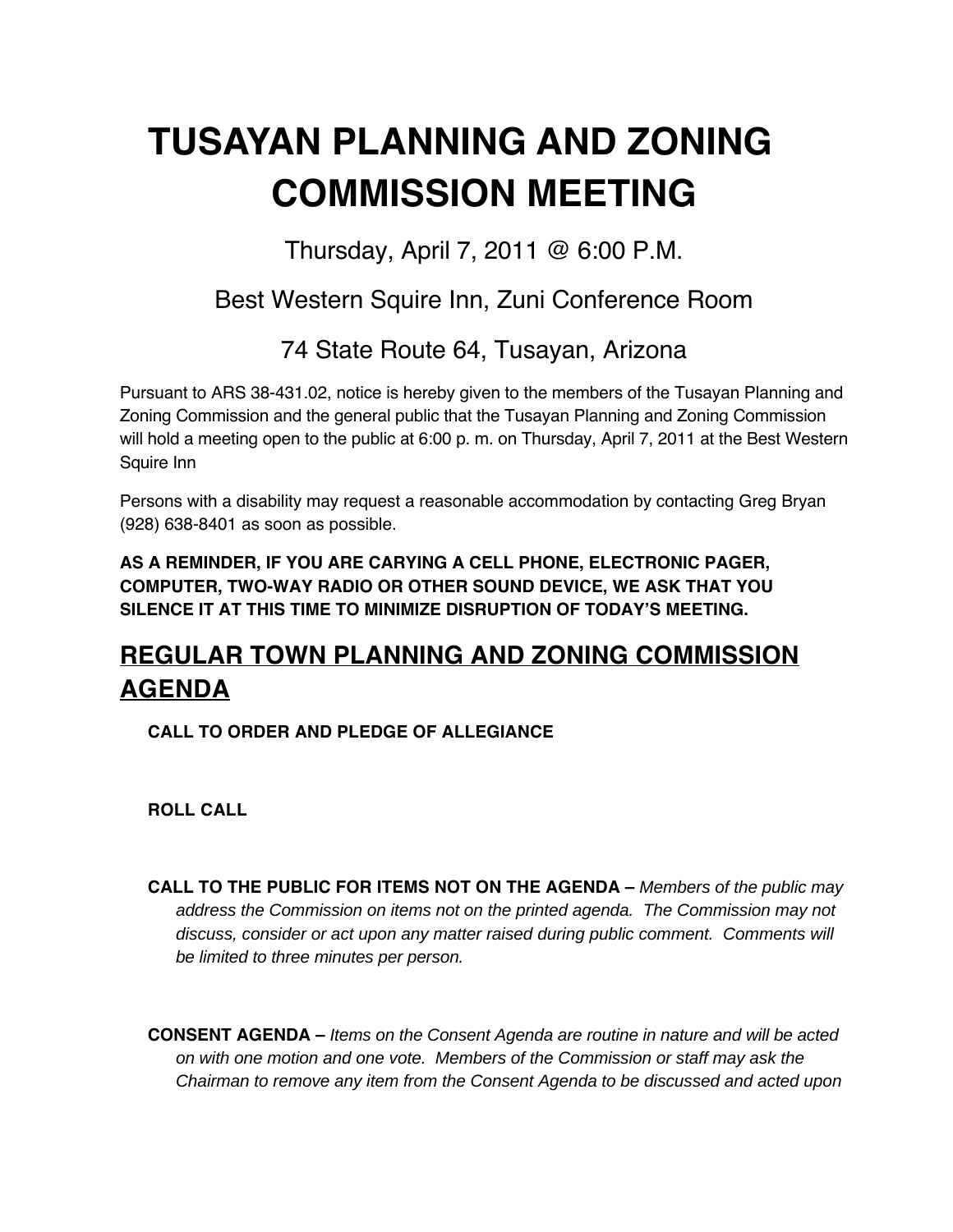separately.

#### **Consideration and possible approval of the Meeting Minutes from the March 24, 2011 Planning and Zoning Commission Meeting**.

- **PUBLIC HEARING** on a Request by Gary Martinson on behalf of Western Discovery Museum, LLC to amend a Conditional Use Permit for a Western Museum with Retail and Four Units of Employee Housing (CUP-09-017) to Allow a Restaurant, Bar, Live Entertainment and Retail Uses on 1.0 Acre in the CG-10,000 (Commercial General) Zone. Case No. CUP-2011-01.
- **CONSIDERATION** of a Request by Gary Martinson on behalf of Western Discovery Museum, LLC to amend a Conditional Use Permit for a Western Museum with Retail and Four Units of Employee Housing (CUP-09-017) to Allow a Restaurant, Bar, Live Entertainment and Retail Uses on 1.0 Acre in the CG-10,000 (Commercial General) Zone. Case No. CUP-2011-01.

#### **ADJOURNMENT OF REGULAR PLANNING AND ZONING COMMISSION MEETING**